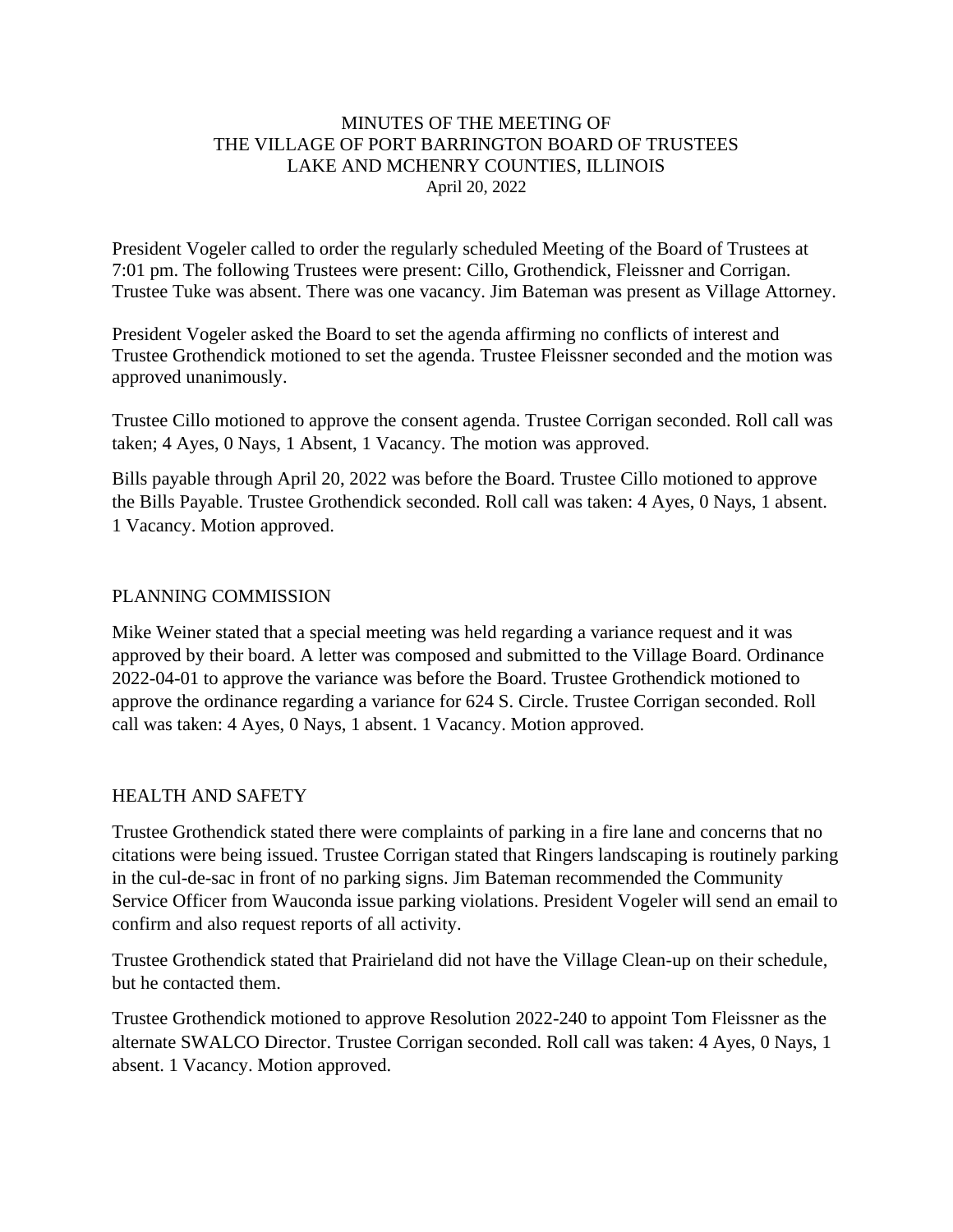#### STREETS AND ROADS

Trustee Corrigan motioned to approve Resolution 2022-239 adopting the QBS Policy. Trustee Grothendick seconded. Roll call was taken: 4 Ayes, 0 Nays, 1 absent. 1 Vacancy. Motion approved.

Trustee Corrigan stated that the QBS team was determined as Village President and Trustee Corrigan.

RFI must be posted for 14 days on the Village website. Jim Bateman stated the request could also be published in the newspaper. The NW Herald would be the publication.

Trustee Corrigan motioned to approve Resolution 2022-238 Center Street Bridge request for qualifications. Trustee Fleissner seconded. Roll call was taken: 4 Ayes, 0 Nays, 1 absent. 1 Vacancy. Motion approved.

Trustee Corrigan stated he has a timeline for street paving and bridge replacement.

#### FORESTRY

A check was received from the resident who removed trees in the amount of \$4,800.00.

## PARKS AND RECREATION

Trustee Cillo motioned to approve Ordinance 2022-04-02 Amending the code for Village property use. Trustee Grothendick seconded. Roll call was taken: 4 Ayes, 0 Nays, 1 absent. 1 Vacancy. Motion approved.

The Garden Party is now known as the Riverfest. Planning continues. Trustee Corrigan stated that he secured a food truck for dessert. The regular food truck was already secured.

Trustee Cillo stated the Village egg hunt was well attended.

ILM is scheduled to install the fountain in the pond at Hermann Park.

## BEE CITY

Donna Erfort stated that fill-in plants were purchased. The signs are in the works.

## COMMUNITY RELATIONS

Trustee Grothendick stated there were 10 applications for the Village Scholarship. Trustee Grothendick and Cillo ranked the top 4 and believe there is a clear winner. Trustee Tuke will review and consider also.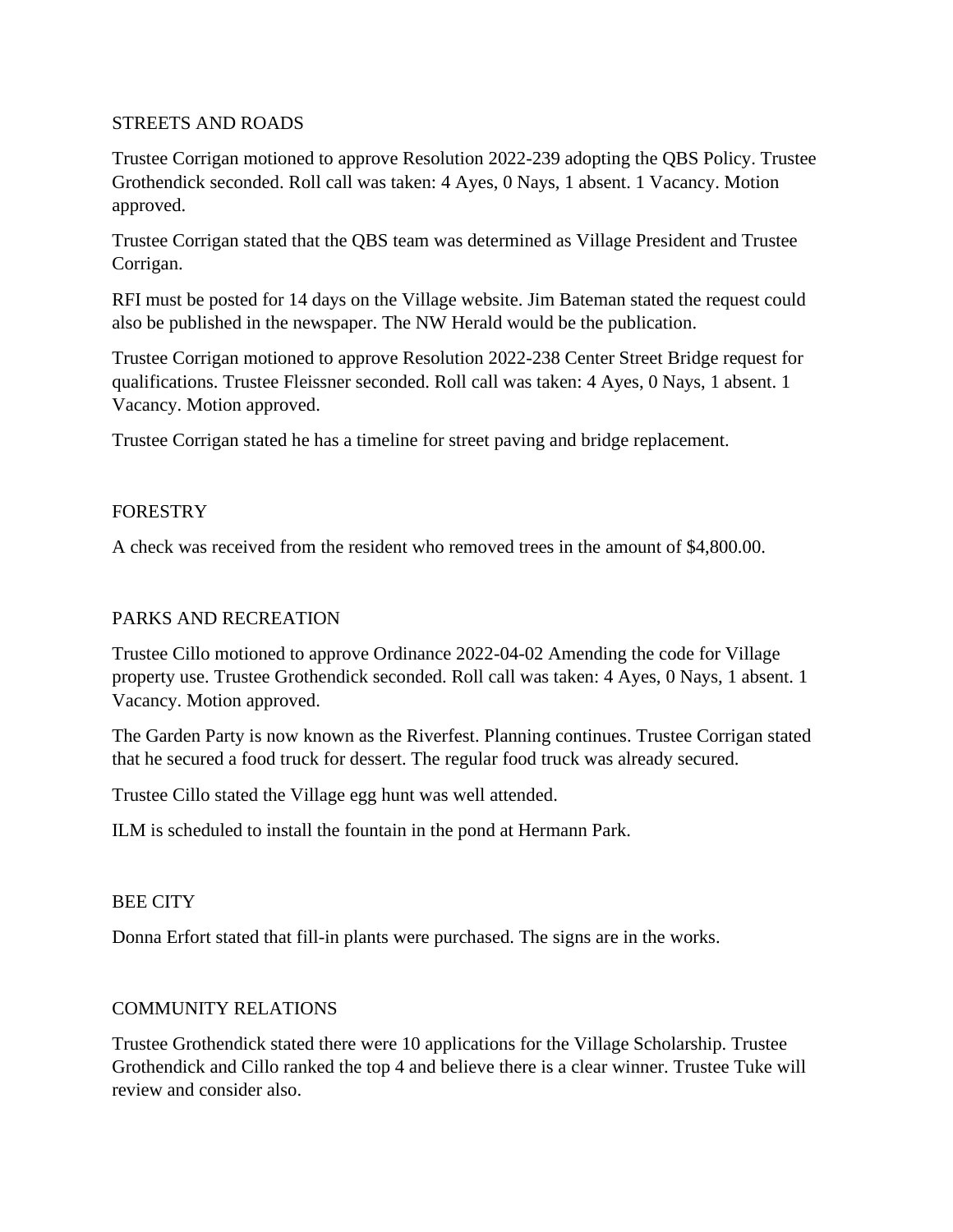Ordinance 2022-04-03 Amending Special Events was before the Board. Trustee Corrigan motioned to approve. Trustee Cillo seconded. Roll call was taken: 4 Ayes, 0 Nays, 1 absent. 1 Vacancy. Motion approved.

# FINANCE

Trustee Grothendick stated there was no new information on ARPA or CURES funds.

Manhard Engineering refers grant writing recommendations to Administrative Consulting Specialists who use the acronym ACS. They have an 84.7% success rate. Trustee Corrigan stated there are a lot of grant opportunities now. There is \$5000.00 in the budget to hire grant writers.

They charge a flat fee to find all grants that fit a community, file and follow up. It is a subscription-based service with payments monthly, quarterly or annually. They will also maintain existing grants. They are certified as an ARPA provider. The lowest tier of service is \$10,000.00 annually. The Village could fund \$5000.00 with ARPA money. The next tier includes administrative work at \$15,000.00. President Vogeler remarked that the Village could turn over administration of CRS to them. Trustee Corrigan stated there is \$5000.00 in the current budget and the same in the next budget and that amount can also come out of ARPA. All Board members agreed to the middle tier at \$15,000.00. Jim Bateman advised the Board they could act on consensus now and make a motion to ratify in May.

The laptops are 70% done with configuration.

Ordinance 2022-04-04 for closure of SSA3 was before the Board. Trustee Grothendick motioned to approve. Trustee Cillo seconded. Roll call was taken: 4 Ayes, 0 Nays, 1 absent. 1 Vacancy. Motion approved.

The budget includes a line item for the new municipal building at \$237,980.00. A poll of the Board resulted in all agreeing it is needed. President Vogeler suggested solar panels on the building. A standing seam roof was recommended and would add \$12,000.00 to the project. President Vogeler suggested the Board consider an additional payout of \$75,000.00 for a line item on the budget. Utility costs would be lower and there's a 14% rebate off the cost of panels for a municipality.

The total costs were stated as \$500,000.00 for the building and a \$50,000.00 overage contingency with another \$50,000.00 allocated for the back garage. This does not include the Engineering costs from Manhard estimated at \$20,000.00. The Village would finance \$400,000.00 and pay out \$200,000.00 from the general fund. The budget would be altered to show a line item in at \$400,000.00 and \$620,000.00 out. President Vogeler recommended spending \$8,000.00 from the current budget for architectural drawings for loan applications. Transcending Designs submitted a proposal for \$8,000.00. The Bills payable would be amended to accommodate. Trustee Grothendick motioned to change the budget to reflect these amounts.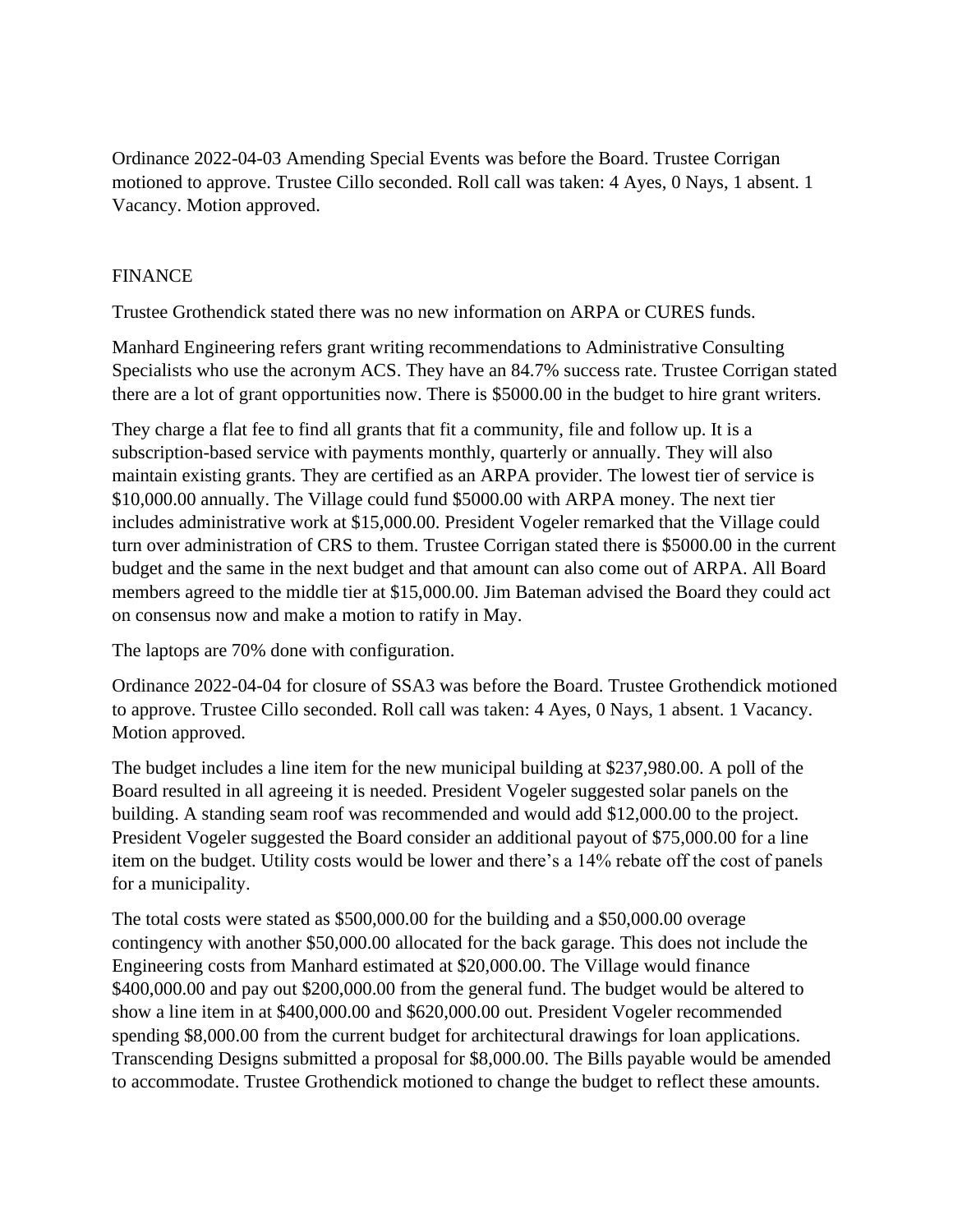Trustee Cillo seconded. Roll call was taken: 4 Ayes, 0 Nays, 1 absent. 1 Vacancy. Motion approved.

Trustee Grothendick motioned to amend the Bills Payable to include \$8,000.00 to Transcending Designs and \$5,000.00 to pay ACS. Roll call was taken: 4 Ayes, 0 Nays, 1 absent. 1 Vacancy. Motion approved.

Trustee Grothendick stated that the waste hauler Lakeshore Recycling in negotiating to include the vehicle tax on their bills requested a \$6.00 processing fee per address. Their proposal also request they collect fines for non-payment. Jim Bateman stated that the Village cannot share fines as it is unconstitutional. The contract is still in negotiations.

# BUILDING AND ZONING

Trustee Fleissner went to the SWALCO meeting where they discussed collecting propane.

Trustee Fleissner attended an electrical charging station seminar. He received a call from a dealership with an electric car available. The price is \$33,000.00 for the car but there is a \$10,000.00 "dealer's premium". This would not be considered. President Vogeler stated he saw a gator type vehicle that was electric.

# VILLAGE ATTORNEY

Jim Bateman stated that Frank DeSort sent a list of violations at the 2 houses on Eastwood and citations must be sent to the Cheeseman's who own them. There must be one ticket per envelope. There are 10 citations on one house and 11 on the other. Each carries a \$100.00/day fine. Jim Bateman stated that the maximum fine would be \$2,500.00 per ticket. President Vogeler will instruct the Code Enforcement officer to write the citations.

Jim Bateman stated that the Lowbrows files a motion to dismiss the tax deed case. The State's Attorney filed a response.

## ENGINEERING

The MS4 report will be filed by Manhard.

## OLD/NEW

One resume was received for the Trustee vacancy. The vacancy will be in the newsletter again.